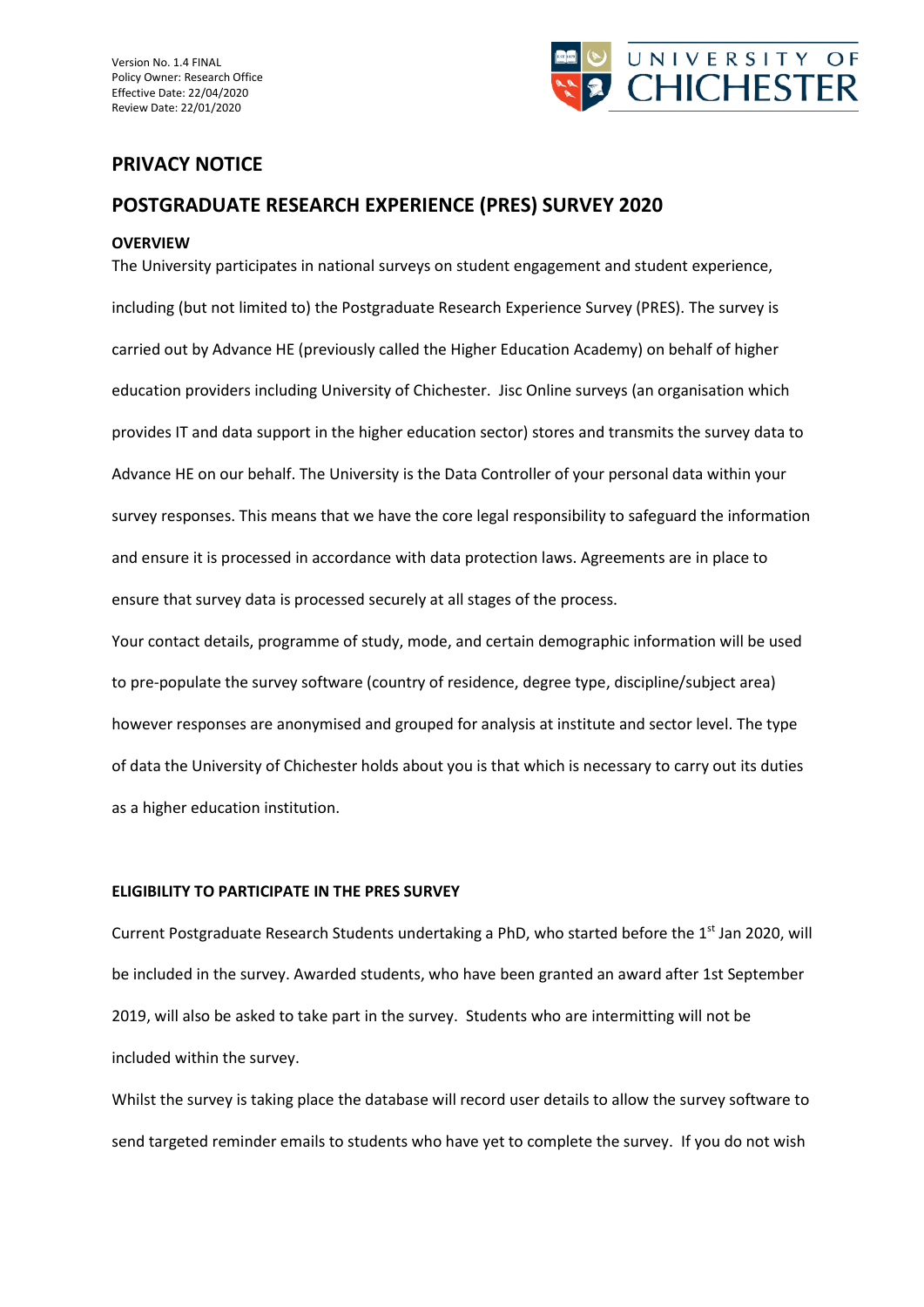

PRES 2020 mailing list.

#### **HOW WE PROCESS DATA USED FOR THE PRES SURVEY**

The legal basis for processing your data within the survey is your consent. There is no obligation or requirement for you to participate in the survey. The University collects and processes this data to monitor student satisfaction, improve our understanding of the postgraduate experience, identify areas for further development and inform decisions about our Postgraduate Research provision. Please do consider completing the survey - over one hundred universities and colleges take part in the survey UK and globally. This means we can compare your experience against similar postgraduates at other institutions to see if we are supporting your learning as we should. Your contact details, programme of study, mode, and certain demographic information will be used to pre-populate the survey software (country of residence, degree type, discipline/subject area). Your name and email address are also used for administration of the survey, but University of Chichester deletes these two identifiers before responses are accessed by Advance HE or the University, to help protect your identity.

It is important that you follow the guidance within the survey itself to avoid including potentially identifiable information about yourself or others in your responses. Your personal data and survey responses will not be used for the purposes of identifying you or to make any decisions about you personally. You will not be identified in any publication by University of Chichester which relates to the survey results.

### **THE RECIPIENTS OF THE DATA**

Once you have completed the survey and the survey has closed (18<sup>th</sup> May 2020) your questionnaire responses will be immediately available within Jisc Online Surveys so that the Research Office and Planning Office can carry out analysis of survey results. We extract the survey data to enable us to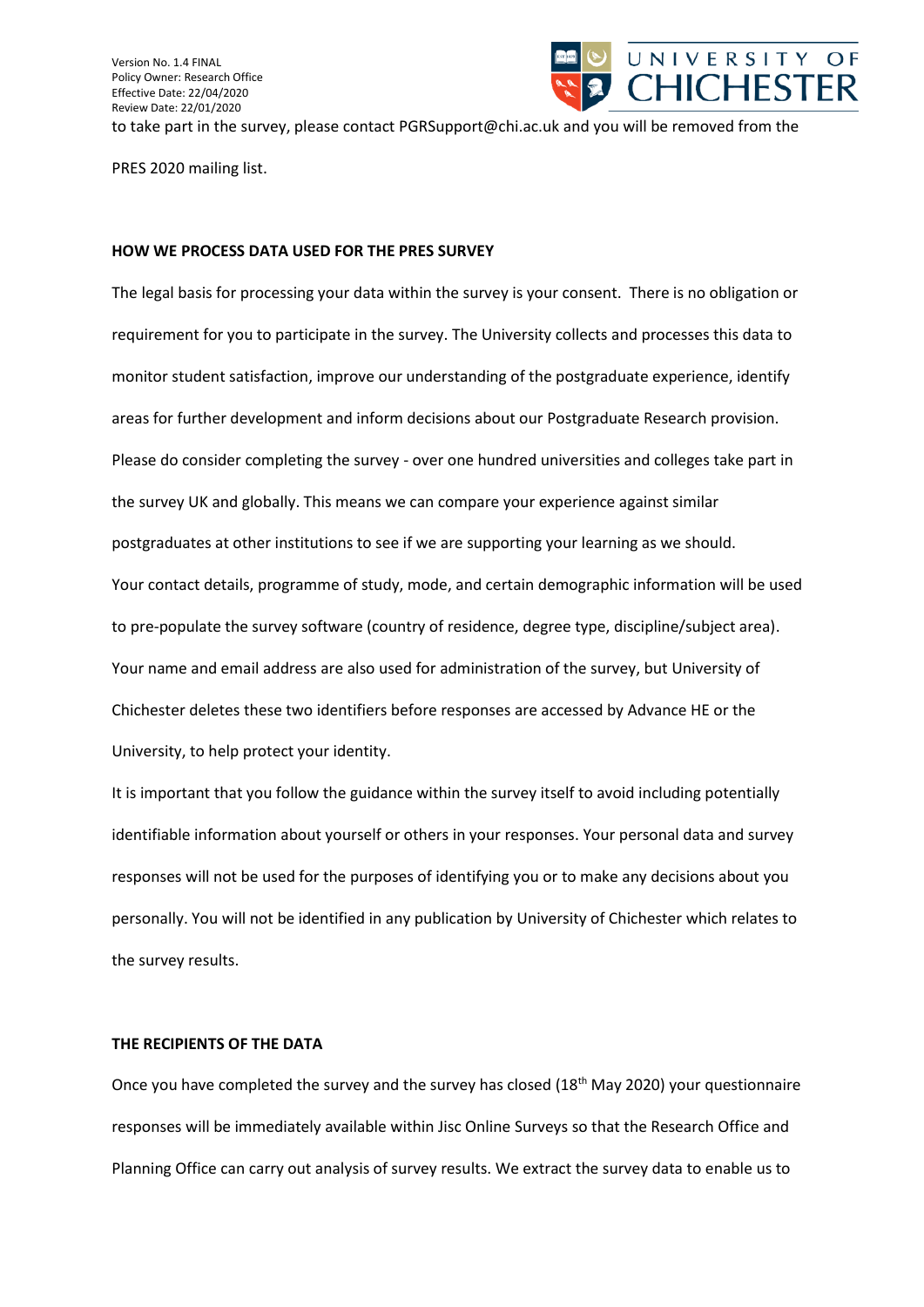

no longer than necessary, in line with our published Records Retention Schedule (available here: [https://www.chi.ac.uk/about-us/policies-and-statements/data-protection\)](https://www.chi.ac.uk/about-us/policies-and-statements/data-protection).

'Advance HE' and 'Jisc Online Surveys' process survey data on behalf of the University of Chichester, and you can access their privacy notices when you commence the survey. Advance HE access the survey data securely in order to generate reports to assist the University and the sector with data analysis. Jisc Online Surveys have access to survey data because they maintain the survey tool. All survey data will be anonymised through JISC online surveys after the survey has finished i.e  $18<sup>th</sup>$ May 2020. These will be used to produce national reports and benchmarking for the sector for Advance HE.

The Research office will also create an institutional report of results and provide anonymised aggregated responses to the Research Degrees Group (this group reports to Academic Board via Research and innovation Committee). The Institutional report of the results will be made available to other PGRs and the University Research Community. The Research Office will ensure that demographic or qualitative data that might identify individual respondents is removed Only anonymised aggregated data shall be reported by Advance HE. Therefore, responses from the University of Chichester will not be identified by institution in any national reports produced by Advance HE. The data will not be processed outside of the EU.

## **YOUR RIGHT TO WITHDRAW**

Your participation in this questionnaire is voluntary and you can stop at any point without your responses being included in the dataset. You can withdraw your consent at any time in the future by contacting The Research Office (PGRSupport@chi.ac.uk). However, an individual's responses may not be able to be removed from the anonymised aggregated results used by University of Chichester, Advance HE and Jisc Online Surveys after the survey has closed on 18th May 2020.